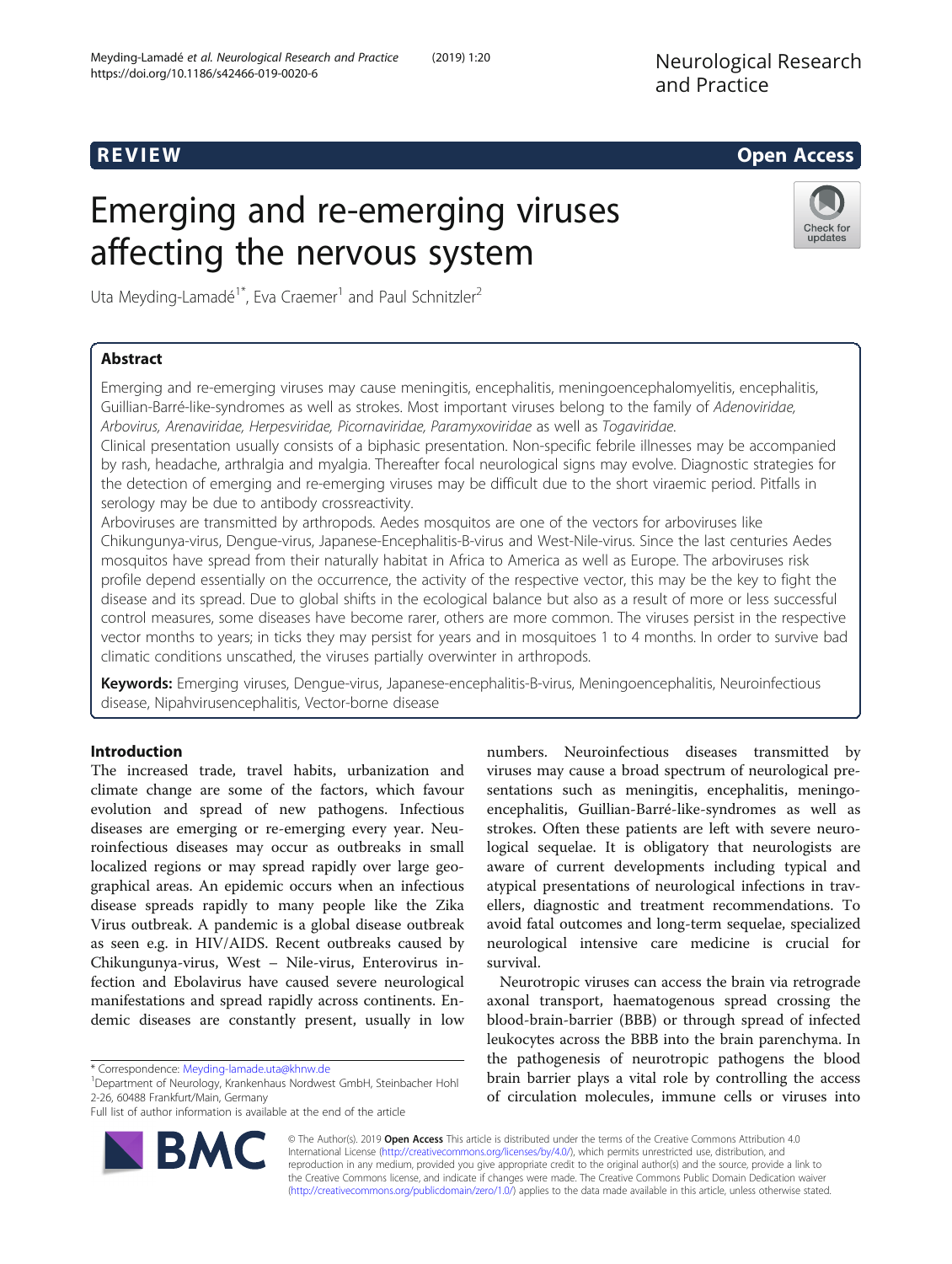the central nervous system. The BBB is not impenetrable and neurotropic viruses have evolved to disrupt and evade. But it's known that some of the viruses are able to invade the brain parenchyma like a "Trojan horse": retrograde axonal transport of a Flavivirus after a mosquito bite provides such a neuroinvasive pathway. Semaphorins (secreted, transmembrane and glycosylphosphatidylinositollinked proteins) act as a potential entry receptor. Viral infection increases metalloproteinase and tumour necrosis factor levels such facilitating entry of infected neutrophils into the CNS. Flaviviruses like West-Nile-virus, Denguevirus, Japanese-Encephalitis-B -virus may use this route to invade the CNS. Paracellular entry of virus includes alteration in expression or phosphorylation of tight junction proteins, disruption of the basal lamina and disruption of the actin cytoskeleton.

Many viruses causing neurological disorders belong to the family of Adenoviridae, Arboviruses (arthropod-borne-virus), Arenaviridae, Herpesviridae, Picornaviridae, Paramyxoviridae as well as Togaviridae. Since the last few years also Bornaviridae (Bornavirus) have been discussed as possibly associated with psychiatric disorders. In 2015 a new lineage (variegated squirrel 1 bornavirus, VSBV-1) was confirmed as causative pathogen for encephalitis in humans.

Arboviruses are transmitted by arthropods, about 100 of them are human pathogens, which represent a significant public health problem throughout most parts of the world. The term arbovirus comprises many different genetically inhomogeneous viruses being only defined by the transmission through arthropods.

Arboviruses multiply in vertebrates, are picked up by arthropods such as blood-sucking insects or ticks during viremia and transmitted to vertebrates by bite or string. In order to survive bad climatic conditions, the viruses partially overwinter in arthropods. With a few exceptions humans and pets like cats and dogs are no hosts for arboviral infection  $[6]$  $[6]$ .

Flavivirus, family Flaviviridae, belongs to the most important developing viruses worldwide and comprises over 70 different virus types. Flaviviruses utilize a single-stranded mRNA and translate into precursor proteins, which includes metalloproteinases, structural as well as non-structural proteins.

Flaviviruses use mosquitos like Aedes spp., Culex mosquitos or ticks (Ixodidae, Argasidae) as vectors. Insect-borne viruses usually have specific endemic geographical areas where the incidences are mostly related to the seasons. Flaviviruses are present in six different continents and global distribution of flaviviruses is dynamic [\[17](#page-8-0)].

Dengue-virus (DENV), Zika virus (ZIKV), Chikungunya-virus, Japanese Encephalitis, tick-borne encephalitis, West-Nile-virus and St. Louis Encephalitis are among the most common flaviviral infections in which the CNS is involved. The Asian tiger mosquito is an important transmitter of Arboviruses, the yellow fever mosquito (*Aedes aegypti*). Among the more than 22 types of viruses that can be transmitted by Aedes albopictus are Chikungunya, Dengue, Yellow Fever and West-Nile-viruses. Figure [1](#page-2-0) shows the current distribution of Aedes mosquitos, originally Aedes mosquitos are first recognized in Africa, spreading to southeast Asia and during the last decades, mostly all over the world.

The name flavivirus is derived from the first virus (yellow fever), for which an insect-bound pathway was detected (flavus, Latin: yellow) [[24,](#page-8-0) [25\]](#page-8-0).

Due to the close degree of relationship as well as co-circulating in the same geographical regions coinfections with several arboviruses can occur. Cases of Chikungunya virus (CHIKV) and Dengue-Virus (DENV) co-infections as well as Zika virus (ZIKV) and CHIKV co-infections have been reported [\[14](#page-8-0), [23,](#page-8-0) [27\]](#page-8-0).

However, it's unclear whether the co-infection occurs via single or multiple mosquito bites.

Goertz et al. have investigated the potential of Ae. aegypti to transmit both ZIKV and CHIKV in one bite. In their results 12% of mosquitos transmit ZIKV and CHIKV in one bite, the simultaneous oral exposure to both viruses didn't change infection and transmission rate compared to exposure to single virus. [[10\]](#page-8-0). Some cases with triple infection with ZIKV,CHIKV and DENV have also been reported (Waggoner et al.; [\[4](#page-8-0), [26](#page-8-0)]).

Viral infections may cause direct virus mediated cell damage as well as autoimmune mediated disorders. Another mechanism is the so-called immune enhancement - after primary infection of one subtype of Dengue-virus and reinfection with another Dengue-virus subtype causes an aggravation of symptoms and severe neuro-logical manifestation [\[20](#page-8-0), [21](#page-8-0)].

### Dengue-virus (DENV) infection of nervous system Taxonomy, species, morphology, genome, reproduction, pathogenesis, virulence, transmission

Dengue is a member of the family *Flaviviridae* and has a single-stranded positive RNA, with four known serotypes, DENV-1 to DENV-4. DENV is transmitted by Aedes spp. (Aedes aegypti, Aedes albopictus), nevertheless not every Aedes spp. transmits every serotype due to their genetic variations.

Mosquitos without the receptor protein R67 / R64 in their gut epithelial cells are not capable to transmit DENV 1–4. Through the bite of the infected mosquito, the DENV enters the bloodstream and invades the macrophages. The macrophages transport the virus via the lymph channels to the lymph nodes, where it replicates. The viremic patient has between  $10^8$  and  $10^9$  infectious particles per ml of blood, and the viremia lasts four to 5 days on average. Endothelial cells and possibly also bone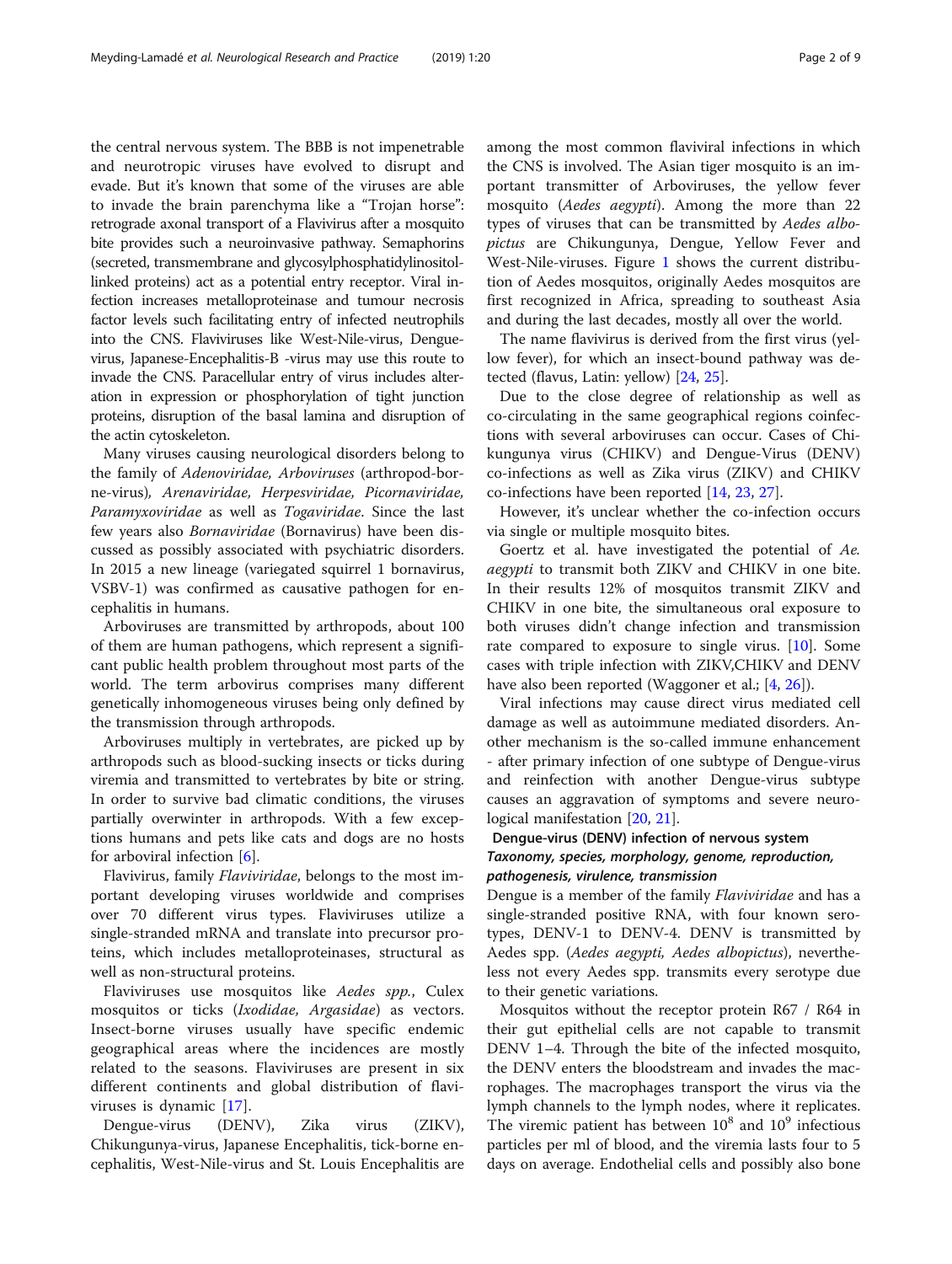<span id="page-2-0"></span>

marrow cells are susceptible to infection. A previous infection with DENV 1–4 followed by another of the four DENV serotypes can lead to more serious illnesses, which maybe explained by immunoenhancement [[20](#page-8-0)].

Comparing the amino acid sequences of their E proteins of the four DENV serotypes, they show 63–68% homology between the different serotypes. The homology between different variants of a DENV serotype is over 90%. Partially, the DENV-specific antibodies cross-react with other serotypes in DHF and DSS. Due to their low affinity, they do not have a neutralizing effect, but confer a preferential, more efficient uptake into the cells of the viruses complexed with the AK through interaction with Fc receptors on monocytes and macrophages (the cross-reacting IgG molecules increase the infection). Osman et al. have conducted a study on the frequency of serotypes in DENV infection in Brunei Darussalam, Southeast Asia. The predominant serotype for Brunei is DENV-2, followed by DENV-1. [[22\]](#page-8-0), patients travelling for example to Malaysia and get infected with another DENV are expected for more severe diseases, most likely a phenomenon called immunoenhancement [[3\]](#page-8-0).

#### Epidemiology

In 1992, dengue fever (DF) was still considered by the World Health Organization (WHO) as one of the neglected diseases. Since then, a dramatic change has taken place: the disease is now regarded as one of the most important infectious diseases with pandemic proportions. The overall incidence has increased more than 30 times over the past 50 years. For example in Germany, 957 cases were reported in 2016 and 635 cases in 2017 to the Robert Koch Institute (RKI). In 2018, 367

cases have been submitted to the RKI up to the month of October. The annual number of cases is estimated at around 390 million worldwide. Dengue is endemic in more than 100 countries in Africa, America, Eastern Mediterranean, South-East Asia and Western Pacific regions. Most seriously affected are the Americas, South-East Asia and the Western Pacific regions.

#### Clinical manifestation

The incubation time ranges from 3 to 14 days. Dengue infections are usually clinically mild or even often asymptomatic. The neurological complications include meningitis and encephalitis. Patients initially present with fever, headache, muscle and joint pain and rash. Usually there is a sudden increase in fever. Headache, severe muscle and joint pain, bradycardia, hypotension, lymphadenopathy frequently occur, named breakbonefever. It may come to a second fever peak with a body exanthema as well as petechiae. In general, the course of the disease is short and abrupt, but long periods of reconvalescence with severe exhaustion are described, which can last for weeks. Patients with concomitant hepatitis with moderate transaminase elevation regularly appear. In about 10% there is an involvement of the nervous system. The most common neurological presentations of DENV infection are encephalitis, meningitis, strokes and cerebellar haemorrhage, Guillain-Barré-Syndrome, myositis can also be caused by DENV.

Especially in this group, a pronounced fatigue for several weeks in the sense of a depletion syndrome often appears after expiration of the acute illness. The increased permeability of blood capillary walls as well as thrombocytopenia is the cause of dengue haemorrhagic fever (DHF) and dengue shock syndrome (DSS). The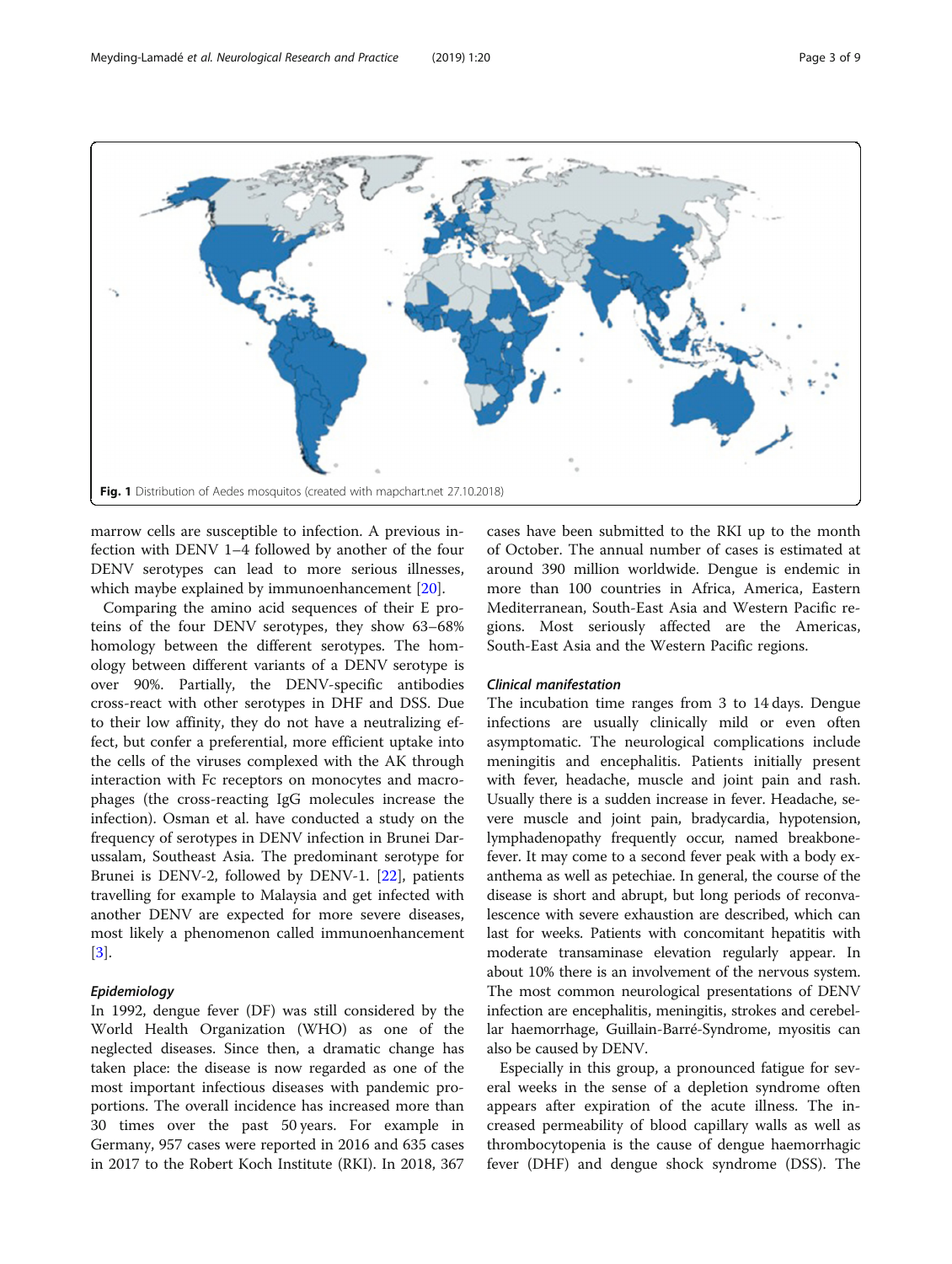DHF has primarily similar symptoms to the DF, followed by a short remission. Before a sudden worsening characterized by hypotension and circulatory collapse, stomachache, vomiting, restlessness, impaired consciousness or a sudden change from fever to hypothermia are the progenitor of DHF. Petechiae in skin and mucous membranes occur secondary to low platelet count and dysfunctional thrombocytes. Intracranial haemorrhage, haemorrhagic pneumonia and gastrointestinal bleeding may occur. The DSS follows an unfavourable course of DHF with mostly lethal outcome. DHF is triggered by host factors such as a previous DENV infection and an age < 15 years. DHF and DSS are typical secondary diseases after a previous primary infection, through which different serotypes bind the originally dengue-targeted antibodies to the surface of the new serotype without being able to neutralize it. The virus is "masked" for another immune response, propagation and proliferation is favoured, this can lead to a serious disease course with bleeding tendency and vascular damage. DENV has also been detected in organs such as the lungs, liver, kidneys and gastrointestinal tract.

#### Differential diagnosis

Zika Virus Infection, Chikungunya virus fever, West-nile-fever, as well as other arthropod-borne viruses and Malaria or Leptospirosis, Guillain-Barré-Syndrome, Stroke [\[8\]](#page-8-0).

#### **Diagnosis**

CSF examination is crucial for diagnosis here ELISA is the gold standard, rt-PCR may also be performed. Typically patients show thrombocytopenia. An increase in transaminases and lymphocytosis may occur. CSF has to be repeated in cases of doubt, if possible due to thrombocytopenia. The trias of rash, thrombocytopenia and severe headaches, muscle and joint pains is characteristics for the diagnosis of Dengue fever.

#### **Treatment**

There is no antiviral therapy available. DENV infection is treated symptomatically. Early recognition of severe complications for example secondary to thrombocyte dysfunction and thrombocytopenia is highly important. Treatment on a specialized neurological intensive care unit is recommendable, if myelitis or meningoencephalitis occurs neurologic intensive care is life saving.

#### Prognosis

Patients with DF in general have a good prognosis. Patients with severe DHF often progress to DSS with high mortality.

#### Vaccination

By recommendation of WHO countries have to consider dengue vaccine only where epidemiology suggests a high burden of disease, for use in persons 9–45 years of age, complete recommendations may be found in WHO releases. There is no global vaccination for DENV available, since April 2018 WHO revised recommendations for endemic regions.

#### Nipah-virus (NiV)

#### Taxonomy, species, morphology, genome, reproduction, pathogenesis, virulence, transmission

Nipah-virus is an emerging bat-borne virus, belongs to the Paramyxoviruses, a group of negative sense, single stranded RNA viruses. Paramyxoviruses traditionally have been associated with a group of viruses that have narrow host range and typically cause outbreaks of disease with low mortality rates [\[15\]](#page-8-0). Fruit bats (Pteropus species) transmit Nipah but the number human-to-human transmission of Nipah virus has increased, e.g. in Bangladesh [[28](#page-8-0)].

#### Epidemiology

The name Nipah comes from the Malayan Kampung Sungai, here the virus was isolated the first time [[5](#page-8-0)]. NiV outbreaks occur in the southeast Asian region with nearly annual frequency with sever diseases and high mortality rates.

The first recognized outbreak of NiV was 1998 in Malaysia, where humans and pigs were infected, due to transportation of infected pigs the virus was also recognized in other Malaysian regions. The transmission of NiV during this time was from pig to human, with the termination of about 900.000 pigs the epidemic was stemmed [\[1](#page-8-0)]. Australia, Bangladesh, Cambodia, China, India, Indonesia, Madagascar, Taiwan and Thailand are countries with reported outbreak risk based on serological evidence or molecular detection in pteropus bats. Pteropus bats are indigenous in Bhutan, Brunei, China, Indonesia, Laos, Madagascar, Myanmar, Nepal, Philippines, Singapore, Taiwan, Thailand and Vietnam.

#### Clinical manifestation

Incubation period ranges from 3 to 31 days with an average of 7 days.

Most patients present with acute encephalitis, fever, headaches and alteration of consciousness. During the epidemics in Malaysia patients also presented with a flue-like syndrome. According to the World Health Organization (WHO) the mortality rate is estimated at 40–75%, whereby variations during outbreaks can occur, depending on local capabilities for clinical management. For example, the mortality rate for the last outbreak in Kerala, India was 86%.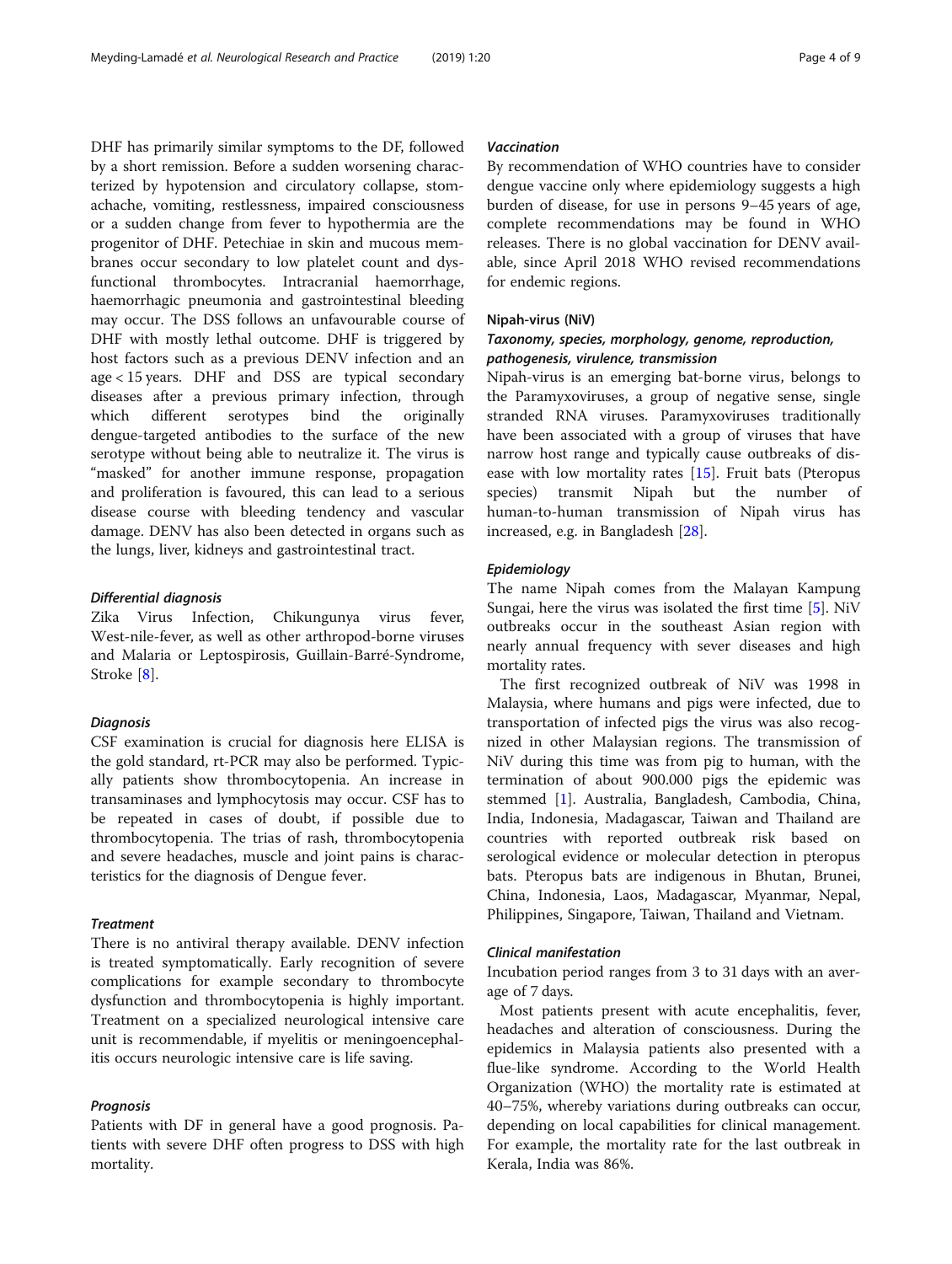During the epidemics in Malaysia after an average of 10 days death occured. After several weeks, some of the patients suffered from a relapse.

#### Differential diagnosis

Other encephalitis triggering pathogens such as Japanese encephalitis, herpes-simplex-virus type 1- encephalitis, Dengue-Virus.

#### Diagnosis

CSF examination is crucial. For specific diagnosis virus isolation, electron microscopy, immune-electron microscopy, immunohistochemistry, serology and PCR can be used. Notice, only special laboratories (Biosafety Level 4- BSL4) are available to handle NiV. The specific detection can be made with CSF, serum, blood as well as swabs. For surveillance and diagnostic purposes three tests were developed not requiring BSL4: ELISA (enzyme-linked-immunoabsorbant assay), liquid protein array multiplex test and a pseudo type virus (different pseudo types carrying F and G proteins have been develop detecting virus-specific antibodies).

Neuroradiology: Magnetic resonance imaging (MRI) doesn't distinguish other viral encephalitides. Abnormalities seen in MRI are multiple, small, asymmetric, focal lesions in the subcortical and deep white matter without surrounding oedema. Brainstem involvement is common.

#### **Treatment**

There is no specific treatment available. Specialized neurological intensive care management is essential for survival and prognosis. Ribavirin, which inhibits replication of Hendra Virus in vitro, was used during the outbreak in Malaysia, empirically. Recent animal models found that Ribavirin inhibits the viral spread in vitro but not in vivo. In the animal model Ribavirin delayed death from viral disease in NiV-infected animals for approximately for 5 days [\[9\]](#page-8-0).

#### Prognosis

In vivo studies have shown, that Ribavarin is maybe effective to reduce mortality. Of patients who survive NiV encephalitis, 20% have residual neurological deficits, including cognitive difficulties, tetraparesis, cerebellar signs, nerve palsies and clinical depression.

#### Vaccinations

There is no commercial vaccine available.

#### Japanese-encephalitis- B-virus (JEV)

#### Taxonomy, species, morphology, genome, reproduction, pathogenesis, virulence, transmission

JEV belongs to Flaviviridae with a single stranded RNA. JEV is transmitted by Culex mosquitos, commonly Culex tritaeniorhynchus, which breed in rice paddy fields and other water sources. Normally it's an enzootic cycle, humans are the dead-end host for the virus. After infection, the virus replicates in the lymphoid tissue. From there a viremic spread and invasion into the CNS takes place. Inflammation occurs with focal necrosis of the nerve cells, neuroglia and perivascular lymphocytic infiltrates.

#### Epidemiology

JEV is endemic in South and South-east Asia. Less than 1% of individuals develop clinical features after incubation, about 20% of symptomatic patients develop a fatal encephalitis.

#### Clinical manifestation

The incubation period is about 5–15 days. Clinically patients may present with a flue-like illness. This may be followed by focal neurological signs, acute flaccid paralysis and subsequently severe life threatening encephalitis. Often there are significant neurological sequelae in patients surviving JEV encephalitis or acute flaccid paralysis.

#### Differential diagnosis

Other arthropod-born- virus induced diseases with the same geographic distribution of mosquitos like Chikungunya fever [[7,](#page-8-0) [18\]](#page-8-0).

#### **Diagnosis**

CSF examination is essential. A rapid test for the detection of IgM antibodies is available, with which serum and plasma can be tested. In the further course, increasing IgG titers can be detected. Neuroradiological examination may show involvement of thalamus and basal ganglia.

#### **Treatment**

There is no antiviral medication. Specialized neurological intensive care medicines is crucial.

#### Prognosis

Approximately 50% of the severe cases are lethal, 44% with mild or moderate course have a full recovery, 31% having persistent and severe neurologic sequelae, including chronic seizures, motor dysfunction and neuropsychiatric symptoms.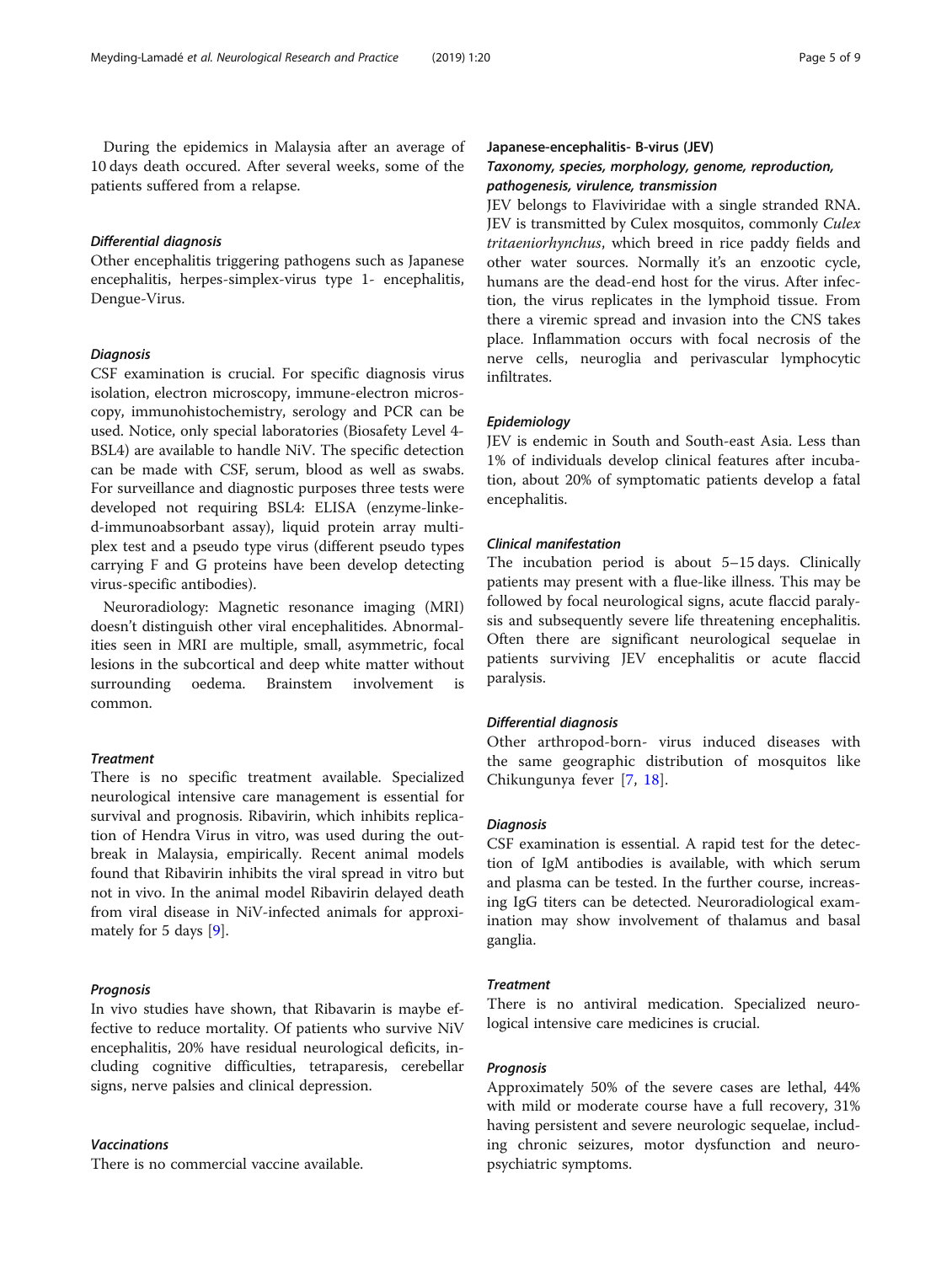#### Vaccination

A vaccination against JEV is available, it is recommended for people living in or travelling to endemic regions. For Europe an inactivated vaccine i.m. is approved, primary immunization consists of two doses 28 days apart. The European Medicine Agency recommends a booster for exposed adults within the first year.

The inactivated mouse brain-derived vaccine is replaced now by cell culture-based vaccines, four types of cell culture-based vaccines are available. A live attenuated vaccine (SA 14–14-2 strain), mostly common in China, where the 1st dose is given subcutaneously at 8 months, followed by a booster dose at the age of 2 years. An inactivated vero cell-derived alum-adjuvanted vaccine (SA 14–14-2 strain), two intramuscular doses 4 weeks apart, booster is recommended after 1 year. The third one is the inactivated vero cell-derived vaccine (Beijing-1 strain), with primary immunization of three doses 4 weeks apart. The live chimeric vaccine (with yellow fever 17D as backbone), only a single dose is recommended, the need for booster have not been determined yet.

#### Borna disease virus (BDV)

#### Taxonomy, species, morphology, genome, reproduction, pathogenesis, virulence, transmission

BDV is a member of the family Bornaviridae with a negative single-stranded nonsegmented RNA. The most likely natural route of entry is nerve endings in the nasal and pharyngeal nucosa. Infectious dose for natural infection is unknown, as well as transmission from infected animals to humans. Vertical transmission is confirmed, for animals and humans.

#### Epidemiology

In the 1700s borna disease was first described in European veterinary textbooks as a disease of farm horses with names like hot-headed disease (German: Hitzige Kopfkrankheit) or epidemic encephalomyelitis (German: Seuchenhafte Gehirn-Rückenmarksentzündung). The name borna disease was given after occurrence of major outbreaks in 1894–1896 in the district around Borna in Saxony, Germany.

BDV was the first member of the new family Bornaviridae in the order Mononegavirales, during the first decade of the twenty-first century a novel BDV, now known as avian bornavirus (ABV), was identified in parrots with proventricular dilatation disease. As known in veterinary medicine since many decades, recently bornavirus has been identified a causative pathogen of fatal encephalitis in humans. Between 2011 and 2013 three breeders of variegated squirrels (Scirus variegatoides) had encephalitis with similar signs and symptoms with lethal outcome two to 4 months after onset. Phylogenetic analysis revealed that the virus forms a lineage separate from the known bornavirus species, tentatively it's named variegated squirrel 1 bornavirus (VSBV-1) [\[13\]](#page-8-0).

#### Clinical manifestation

For humans with Borna virus infection no exact incubation time is specified. Animal studies have shown symptoms of disease after two to 3 weeks.

Neurological signs can be complex and variable, the variety of CNS infection can result in comparable clinical picture.

The recent published human cases had similar symptoms. All presented with an encephalitis, fever, qualitative and quantitative unconsciousness with initial cerebellar symptoms, myoclonic twitches and cranial nerve paresis [\[13](#page-8-0)].

#### Differential diagnosis

Tick-borne encephalitis, rabies, botulism, in regions with arthropod-borne flavivirus must be considered.

#### **Diagnosis**

CSF examination is crucial. Diagnosis can be confirmed with BDV-specific antibodies in serum and CSF or BDV-specific antigens, RNA detection in blood or CSF. Western blot analysis, ELISA and indirect immunofluorescence assay (IFA) have been established as serological test. IFA is considered as the most reliable method, with high sensitivity and specificity.

#### **Treatment**

There is no specific treatment available. For survival special neurological intensive care medicine is essential.

#### Vaccination

There is no vaccination available. As the vaccination for animals is not reliable, no further investigations for human vaccines are done at the moment.

#### West-Nile-virus (WNV)

### Taxonomy, species, morphology, genome, reproduction, pathogenesis, virulence, transmission

WNV belongs to the genus Flavivirus and is transmitted by culex mosquitos in an enzootic cycle. WNV contains ss-RNA that encodes the capsid(C), envelope (E), premembrane (prM) proteins as well as seven non-structural proteins. Several genetic lineages from WNV exist, lineage 1 and 2 are responsible for the major epidemics in humans. Replication takes place at the site of inoculation, thereafter the virus spreads to lymph nodes and bloodstream. CNS viral penetration appears to follow stimulation of toll-like receptors and increased levels of tumour necrosis factor-  $\alpha$  (TNF- α), TNF- α increases permeability of the blood-brain-barrier. WNV directly infects neurons,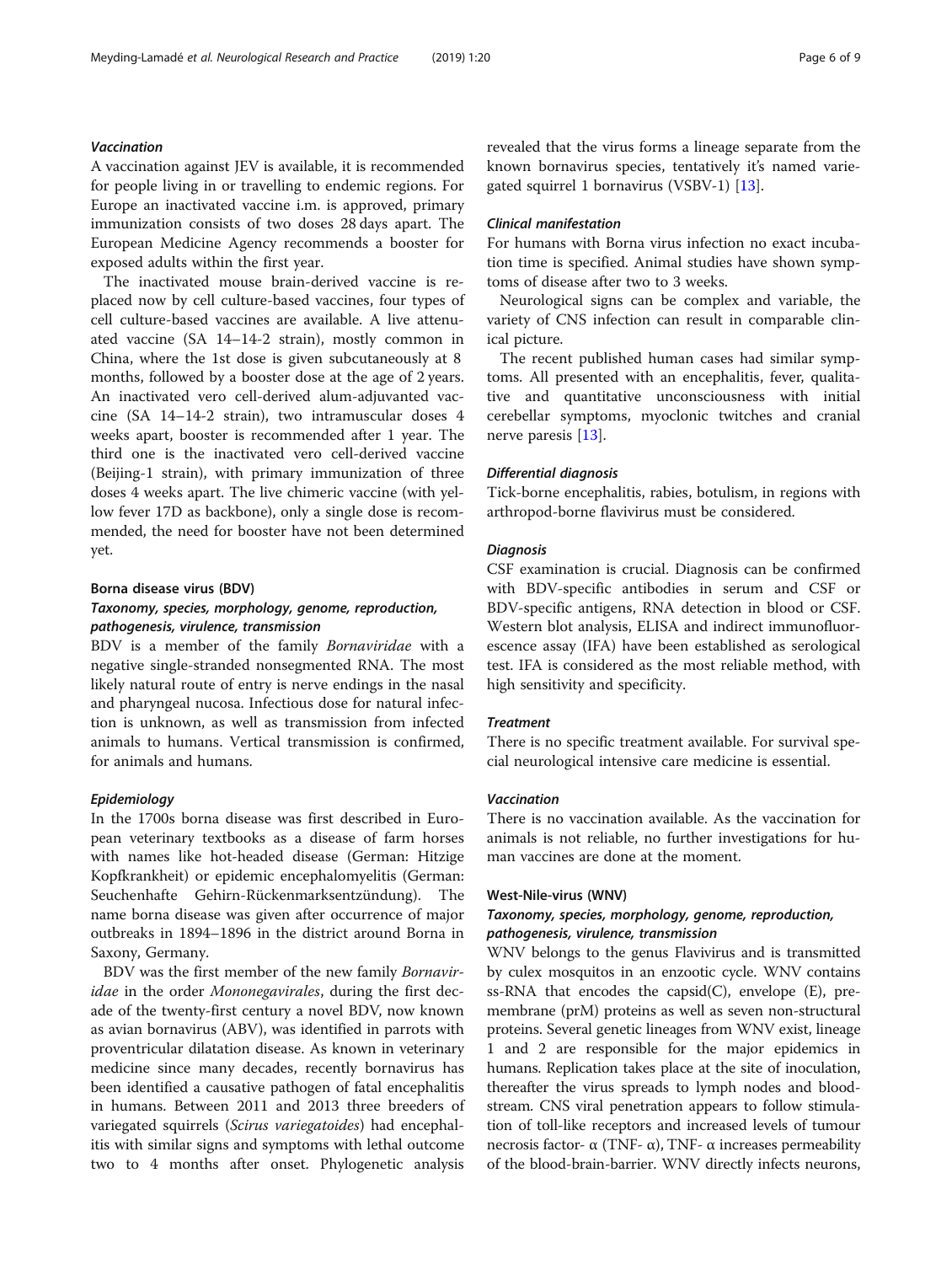particular in deep nuclei and grey matter of the brainstem and spinal cord.

#### Epidemiology

The first isolation of WNV was in 1937 in the West Nile district of Uganda. Historically there were sporadic outbreaks worldwide. Since the 1999 there were large number of outbreaks in North America, Southern and Eastern Europe, where smaller outbreaks occur annually.

#### Clinical manifestation

Most WNV infections are subclinical, apparently asymptomatic in about 80% [\[5](#page-8-0)].

Incubation time is 2–14 days, often West-Nile fever is self-limited. Classical symptoms of West-Nile fever are acute onset of fever, headache, fatigue, malaise, muscle pain and weakness. Rare occasions are gastrointestinal symptoms and a transient macular rash on the trunk and extremities. Some patients develop hepatitis, pancreatitis, myocarditis, rhabdomolysis, orchitis and ocular manifestations. Approximately < 1% develop neurological complications such as meningitis or encephalitis. WNV infection of spinal motor neurons (anterior horn cells) causes acute, asymmetric flaccid paralysis (AFP) similar to poliomyelitis. AFP occurs in about 13% of patients with neurological impairments [[5\]](#page-8-0). The incidence of meningoencephalitis is higher in the older age group.

#### Differential diagnosis

Other arthropod-born- virus induced diseases with the same geographic distribution of mosquitos like chikungunya fever, dengue fever.

#### **Diagnosis**

CSF examination is crucial. Patients with neuroinvasive diseases generally have lymphocytic pleocytosis in CSF, neutrophils could be predominate in the early stage of disease. Laboratory diagnostics from CSF and blood samples include RT-PCR and IgM/ IgG analysis.

MRI is frequently normal but signal abnormalities in the basal ganglia, thalamus and brain stem can be seen in encephalitis patients, signal abnormalities in the anterior spinal cord in patients with poliomyelitis like syndrome.

#### Treatment

There is no specific treatment for WNV infection. Specialized neurological intensive care medicine is crucial for survival. Patients with severe meningitis often require pain control, antiemetic therapy and rehydration for associated nausea and vomiting. With severe encephalitis syndromes patients should be observed for development of elevated intracranial pressure and seizures.

With paralysis or encephalitis patients should be monitored for inability to protect airway. Acute neuromuscular respiratory failure may develop rapidly, particularly ventilatory support may be required.

Individual patients have been reported where Ribavarin, interferon-α, WNV-specific immunoglobulin and antisense gene-targeted compounds have been considered but no clinical trails have been completed.

#### Vaccination

No human vaccination is available. Four veterinary vaccinations are used.

#### Zika virus (ZIKV)

#### Taxonomy, species, morphology, genome, reproduction, pathogenesis, virulence, transmission

Zika virus belongs to the flaviviruses, it's a positive single-stranded-enveloped RNA virus. The genome of ZIKV includes two noncoding regions and one region encoding a polyprotein that is cleaved into ten proteins including capsid, membrane precursor and envelope and seven non-structural proteins. ZIKV gains entry into host cells through endocytosis initiated upon interaction of virus envelope glycoprotein with cell surface receptors. Aedes mosquitos transmit ZIKV, mainly Aedes aegypti, it can also be transmitted from mother to foetus, through sexual contact, transfusion of blood and blood products and organ transplantation [[2,](#page-8-0) [11,](#page-8-0) [16\]](#page-8-0).

#### Epidemiology

In 1947 ZIKV was discovered in the Zika forest in Uganda, Africa. The first larger outbreak was reported in 2007 on Yap island, Micronesia after which the virus quickly spread to countries in Southeast Asia (French Polynesia in 2013, Cook Island and Easter Island in 2014), between 2015 and 2017 there was a dramatic increase of ZIKV cases in South America, that the World Health Organization announced a health emergency between 02/2016–11/2016.

#### Clinical manifestation

Estimated incubation time is three to 14 days. Generally the symptoms are mild with fever, rash, conjunctivitis, muscle and joint pain, malaise or headache. Most infected people do not develop symptoms. Neurological complications such as Guillian-Barré-like syndrome, neuropathy and myelitis can occur in adults as well as in children.

ZIKV can cause congenital syndromes in pregnancy. Meanwhile a causal context between ZIKV infection in pregnant women and subsequent malformations, such as microcephaly and severe brain damage has been confirmed. The virus passes through the placental barrier to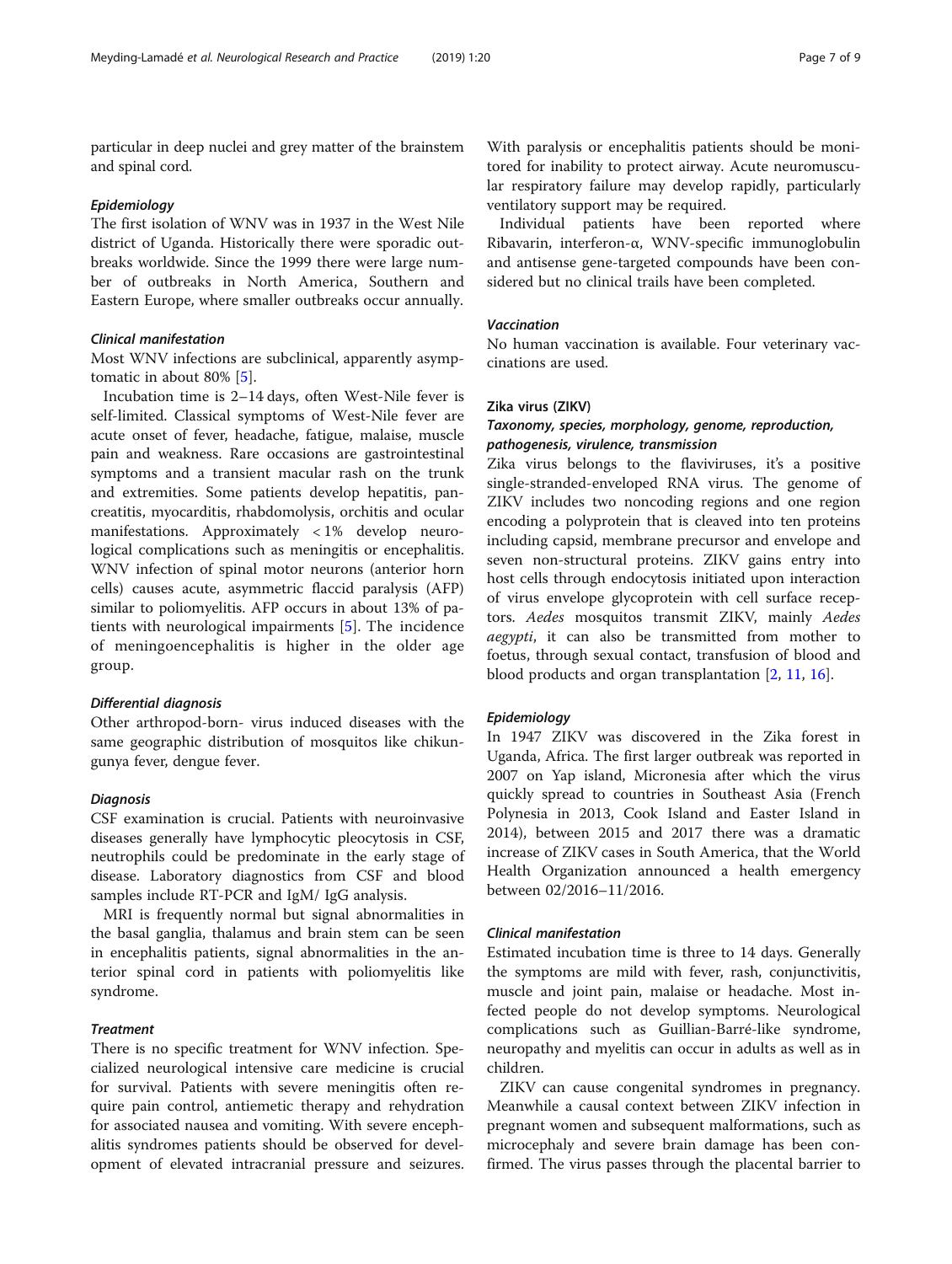infect foetal neural cells, to replicate and to induce severe neurological complications [[19\]](#page-8-0).

#### Differential diagnosis

Most flaviviruses with the same geographic region like DENV and CHIKV.

#### Diagnosis

Several diagnostic tools are available including Real-Time RT-PCR (rRT-PCR) assay and MAC-ELISA. RNA NAT should be performed with serum and urine specimens.

During the first week of illness ZIKV-specific IgM and neutralizing antibodies develop, IgM levels are variable, but generally positive near the 4th day of onset of symptoms.

IgM Antibody Capture Enzyme-linked immunosorbent Assay (MAC-ELISA) is used for qualitative detection of IgM antibodies in serum or CSF.

#### **Treatment**

As there is no specific antiviral therapy available, treatment is symptomatic.

#### Vaccination

No vaccine is available, protection against mosquito bites is the key prevention.

#### Chikungunya-virus (CHIKV)

#### Taxonomy, species, morphology, genome, reproduction, pathogenesis, virulence, transmission

Chikungunya Virus also belongs to arthropod-borne viruses (family Togaviridae, genus Alphavirus), which causes endemic infections. CHIKV is transmitted by Ae. aegypti and Ae. albopictus, despite this CHIKV can be transmitted from the viremic mother to child during birth. Worldwide three phylogenetic CHIKV lineages with distinct antigenic characteristics are known, two major lineages circulate in Africa, the third one is present in Asia. Transmitting a specific variant of the African lineage Ae. albopictus is considered to have a high competence. The virus has a single amino acid change from alanine to valine, which leads to a better adaption of the virus in Ae. albopictus [[12\]](#page-8-0).

#### Epidemiology

First isolation from humans and mosquitos were during an outbreak at the border region between Mozambique and Tanzania in 1952. In 2013 CHIKV was introduced into South America via the Caribbean, since then over 300,000 cases of infection and over 130 deaths have been reported [[10](#page-8-0)].

CHIKV circulated in France in 2010, 2014 and 2017, in Italy with two major outbreaks in 2007 and 2017.

Isolated CHIKV strains in Europa belong to the African lineage. By now Ae. albopictus has infected more than 25 European countries, highest abundances in Italy. In the past one considered that the area north of the Alps is unsuitable for establishment of Ae. albopictus but even in this region Ae. albopictus is overwintering (including local expansion of population and detection of larvae already in spring).

#### Clinical manifestation

CHIKV manifests high fever, headache, maculopapular rash and painful arthralgia with a typical incubation time of 3–7 days. Other symptoms could be retro-orbital pain. Myocarditis and haemorrhage, mostly the patients recover within 1–2 weeks, but joint pain may persist for several months to years.

During the outbreak on Réunion Island, 2005–2006, 12% of patients had neurological signs including quantitative and qualitative alteration of consciousness, focal neurological signs such as cranial nerve deficits, seizures, hemi/paraparesis and involuntary movements [[27\]](#page-8-0).

#### Differential diagnosis

#### **Diagnosis**

Diagnosis is established by detecting CHIKV RNA with RT-PCR or virus serology during the first 5 days following onset of systems with high sensivity and specifity. A negative PCR initiate a prompt serological testing with enzyme-linked immunosorbent assay (ELISA) or indirect fluorescent antibody (IFA). CHIKV can be isolated from CSF, plasma or detected by nucleic acid amplification during the initial fever. IgM can persist for months, therefore detection of IgM antibodies can be useful. For differential diagnosis one should keep other arthropodborne-diseases with the same geographic distribution in mind.

#### **Treatment**

There is no antiviral treatment for CHIKV, treatment is symptomatic, including specialized neurological intensive care medicine.

#### Prognosis

Usually, the prognosis for Chikungunya infection is good. Mortality is higher in elderly patients and immunosuppressed patients.

#### Vaccination

There is no vaccination available.

#### Conclusion

Neurologist have to be aware of the possible occurrence of the emerging and re-emerging viruses such as Dengue-virus, Nipah virus, Japanese-Encephalitis-B-virus,